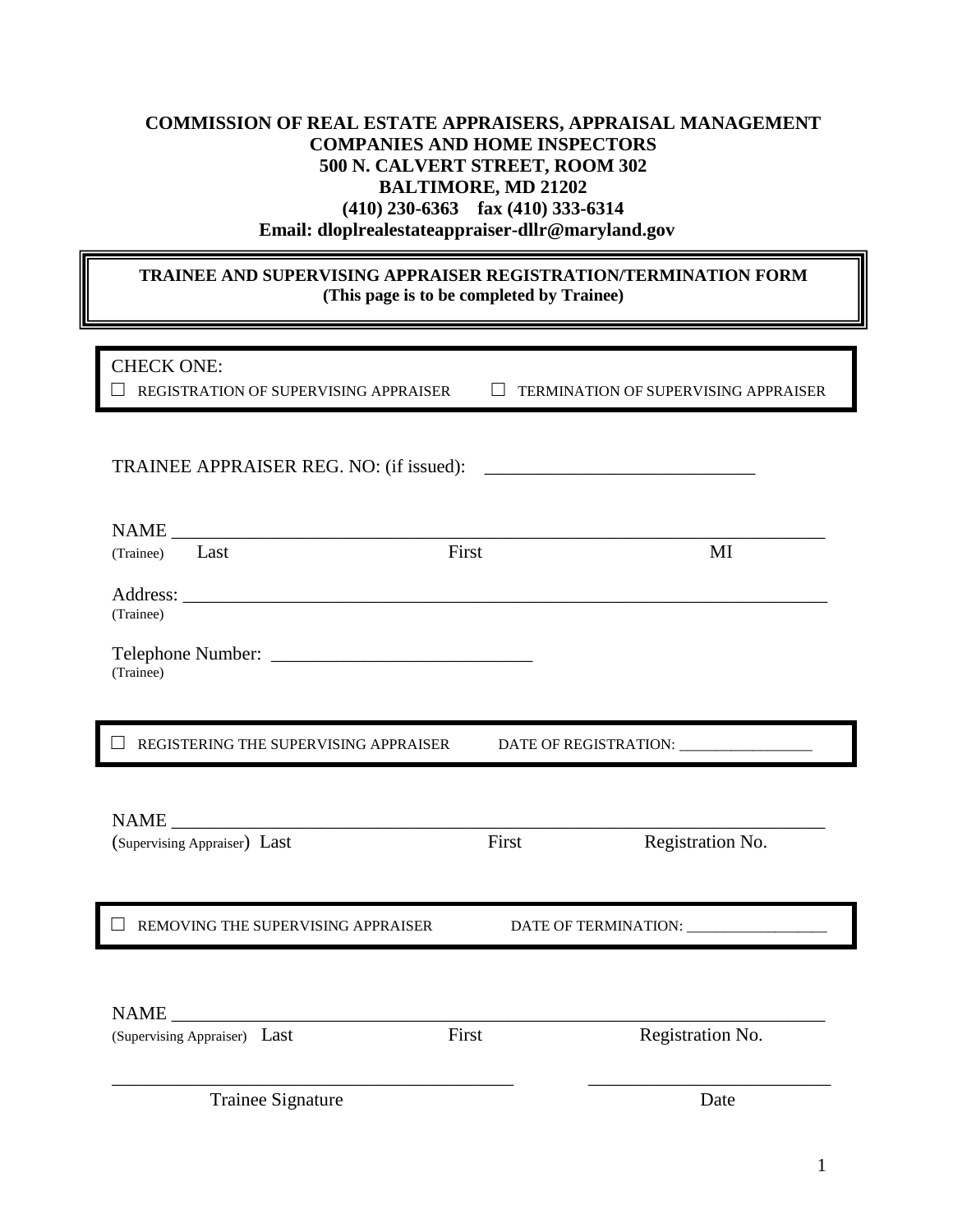## **TRAINEE AND SUPERVISING APPRAISER REGISTRATION/TERMINATION FORM (This page is to be completed by Supervising Appraiser)**

| <b>CHECK ONE:</b><br><b>REGISTRATION OF APPRAISER TRAINEE</b>                                        | <b>TERMINATION OF APPRAISER TRAINEE</b> |  |
|------------------------------------------------------------------------------------------------------|-----------------------------------------|--|
| <b>NAME</b><br>First<br>(Supervising Appraiser) Last<br>Telephone Number:<br>(Supervising appraiser) | Registration No.                        |  |
| REGISTERING THE APPRAISER TRAINEE                                                                    | DATE OF REGISTRATION:                   |  |
|                                                                                                      |                                         |  |

| <b>NAME</b> |      |       |                              |
|-------------|------|-------|------------------------------|
| (Trainee)   | Last | First | Registration No. (if issued) |

An appraiser trainee must be supervised by a certified residential or certified general real estate appraiser. To be eligible to serve as a supervising appraiser, an individual:

(1) Shall be in good standing;

(2) May not have been subject to any disciplinary action within the immediately preceding 3 years; and (3) Shal1 have held a certified residential or certified general real estate appraisal license for at least 3 years.

A supervising appraiser agrees to the following duties and responsibilities:

The supervising appraiser shall at all times be responsible for and provide direct supervision of the work performed by the appraiser trainee. Direct supervision means:

1. To personally review the work product of the trainee;

2. To approve, sign, and accept responsibility for each appraisal report including work product prepared by the trainee or in which the trainee has made a professional contribution and to sign all such reports and certify that all such reports have been independently and impartially prepared in compliance with the Uniform Standards of Professional Appraisal Practice;

3. To indicate, within the report, the name of the trainee providing significant real property appraisal assistance. Significant means the engagement in the appraisal process and exercise of appraisal knowledge and training. It does not mean clerical or fact gathering tasks.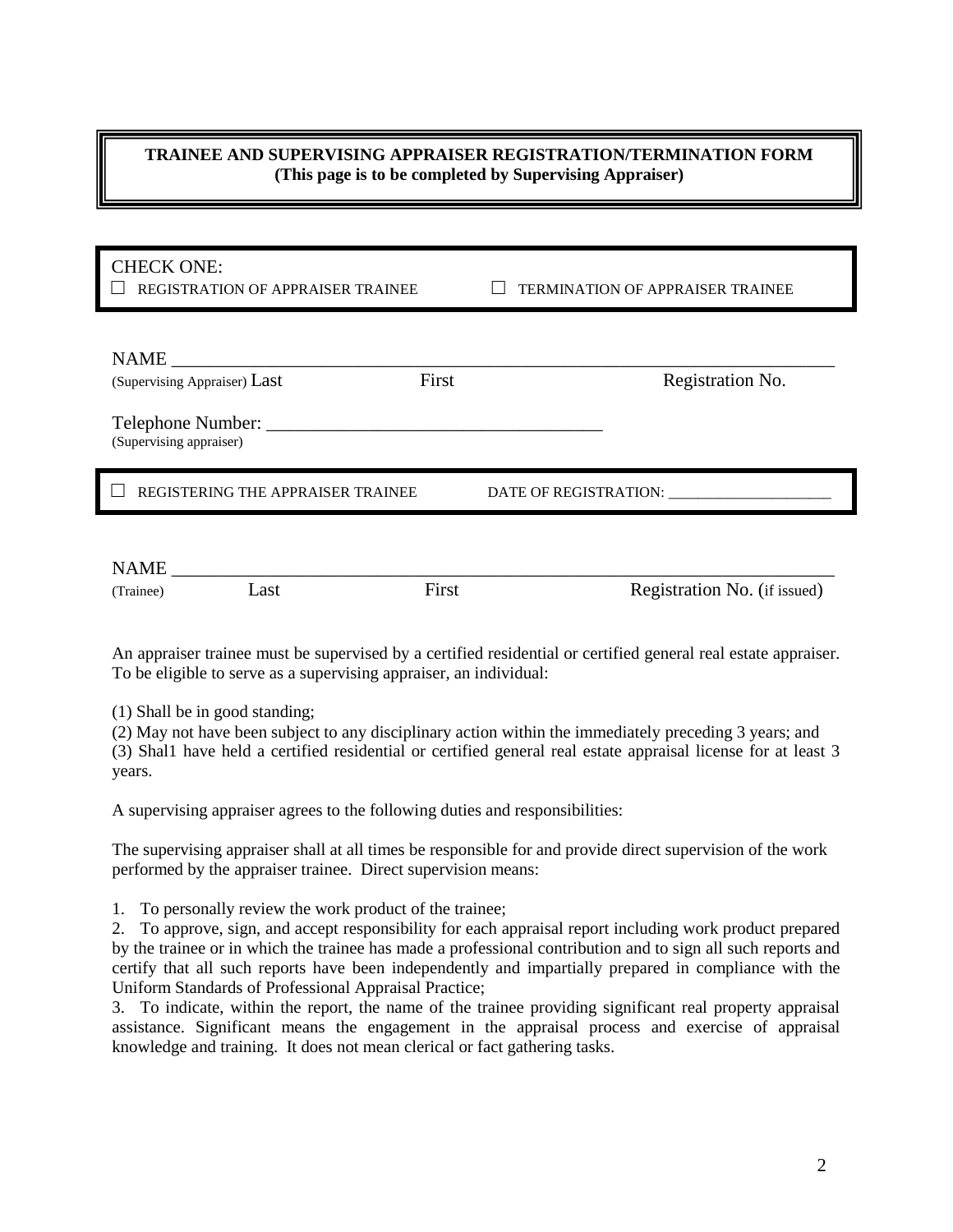A supervising appraiser shall, at least once a month, sign the log required to be kept by the trainee.

A supervising appraiser shall provide the trainee with a copy of any final appraisal report in which the trainee's work product has been utilized or in which the trainee made a professional contribution.

A supervising appraiser shall not supervise more than three trainees at one time.

A supervising appraiser shall personally inspect, with the trainee, the interior and exterior of each appraised property until the supervising appraiser determines that the trainee is competent in accordance with the Competency Rule of the Uniform Standards of Professional Appraisal Practice.

A supervising appraiser shall notify the Commission within 10 days as to the effective date of the commencement of a supervising appraiser/trainee relationship (registering an appraiser trainee) or the termination of a real estate appraiser trainee. The effective date will be the date your application is received by the Commission, or the date declared on the form, whichever is later. Dates of commencement and termination cannot be retroactive.

Failure to comply with these duties and responsibilities may be deemed professional misconduct.

**1. Have you attended a Commission-approved Supervisor Appraiser/Trainee Course?** \_\_\_\_Yes \_\_\_\_No (Attach a copy of course completion certificate)

**2. Have you ever had any disciplinary action taken against your appraiser license or certification in MD or any other state or jurisdiction in the past three years?** \_\_\_\_Yes \_\_\_\_No (If you answer "YES," submit a copy of the agency's order and a written explanation.)

**3. Are you in good standing as an appraiser in MD and in any other state or jurisdiction in which you are licensed or certified?** Yes No (If you answer "NO," on a separate sheet, provide an explanation.)

## **SUPERVISOR:**

**Pursuant to all of the applicable laws and regulations of the Maryland Commission of Real Estate Appraisers, Appraisal Management Companies and Home Inspectors, I hereby accept designation as a Supervising Appraiser for the above-captioned trainee in his/her capacity as a real estate appraiser trainee. I have read and understand my responsibilities under these rules and the Uniform Standards of Professional Appraisal Practice. I certify that the information provided in this certification is true and correct to the best of my knowledge. I understand that any omission, inaccuracy or failure to make full disclosure constitutes grounds of denial or withdrawal of my right to supervise trainees. I hereby swear (or affirm) under penalty of perjury that the foregoing statements are true and correct to the best of my knowledge and belief and that I have not suppressed any information that might have a bearing on this application.**

**\_\_\_\_\_\_\_\_\_\_\_\_\_\_\_\_\_\_\_\_\_\_\_\_\_\_\_\_\_\_\_\_\_\_\_\_\_\_\_\_\_\_\_\_\_\_\_\_\_\_\_\_\_\_\_\_\_\_\_\_\_\_\_\_\_\_\_\_\_\_\_\_\_\_\_\_\_\_\_\_\_\_\_\_\_**